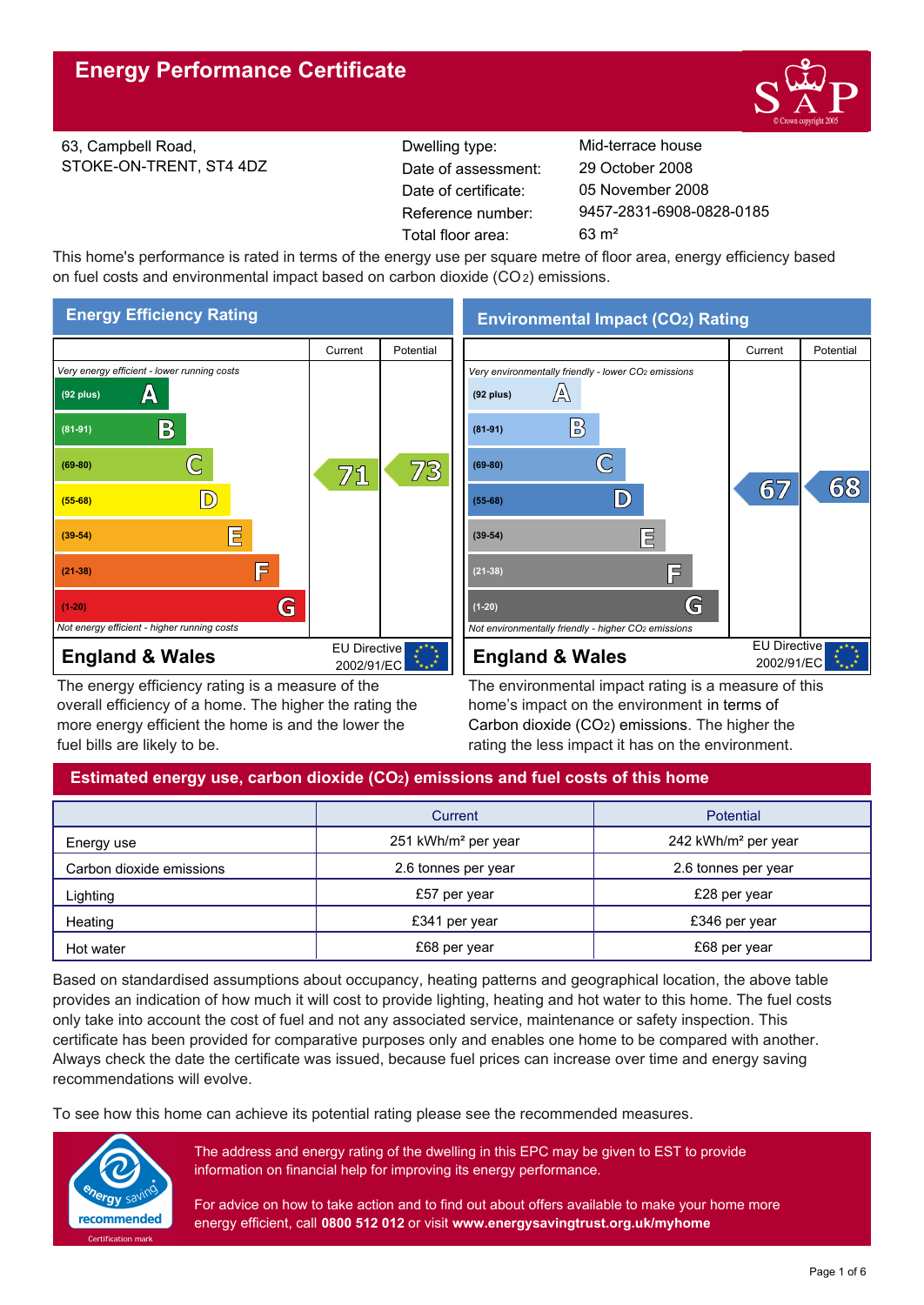# **About this document**

The Energy Performance Certificate for this dwelling was produced following an energy assessment undertaken by a qualified assessor, accredited by Elmhurst Energy Systems, to a scheme authorised by the Government. This certificate was produced using the RdSAP 2005 assessment methodology and has been produced under the Energy Performance of Buildings (Certificates and Inspections) (England and Wales) Regulations 2007 as amended. A copy of the certificate has been lodged on a national register.

| Assessor's accreditation number: | EES/005395                                                                                        |
|----------------------------------|---------------------------------------------------------------------------------------------------|
| Assessor's name:                 | Carl Baker                                                                                        |
| Company name/trading name:       | Louis Taylor                                                                                      |
| Address:                         | No 2 Etruria Office Village, Festival Park, Stoke on Trent, Staffordshire,<br>ST <sub>1</sub> 5RQ |
| Phone number:                    | 01782 260222                                                                                      |
| Fax number:                      | 01782 287874                                                                                      |
| E-mail address:                  | carl.baker@louis-taylor.co.uk                                                                     |
| Related party disclosure:        |                                                                                                   |

# **If you have a complaint or wish to confirm that the certificate is genuine**

Details of the assessor and the relevant accreditation scheme are as above. You can get contact details of the accreditation scheme from their website at www.elmhurstenergy.co.uk together with details of their procedures for confirming authenticity of a certificate and for making a complaint.

# **About the building's performance ratings**

The ratings on the certificate provide a measure of the building's overall energy efficiency and its environmental impact, calculated in accordance with a national methodology that takes into account factors such as insulation, heating and hot water systems, ventilation and fuels used. The average Energy Efficiency Rating for a dwelling in England and Wales is band E (rating 46).

Not all buildings are used in the same way, so energy ratings use 'standard occupancy' assumptions which may be different from the specific way you use your home. Different methods of calculation are used for homes and for other buildings. Details can be found at www.communities.gov.uk/epbd.

Buildings that are more energy efficient use less energy, save money and help protect the environment. A building with a rating of 100 would cost almost nothing to heat and light and would cause almost no carbon emissions. The potential ratings on the certificate describe how close this building could get to 100 if all the cost effective recommended improvements were implemented.

# **About the impact of buildings on the environment**

One of the biggest contributors to global warming is carbon dioxide. The way we use energy in buildings causes emissions of carbon. The energy we use for heating, lighting and power in homes produces over a quarter of the UK's carbon dioxide emissions and other buildings produce a further one-sixth.

The average household causes about 6 tonnes of carbon dioxide every year. Adopting the recommendations in this report can reduce emissions and protect the environment. You could reduce emissions even more by switching to renewable energy sources. In addition there are many simple everyday measures that will save money, improve comfort and reduce the impact on the environment. Some examples are given at the end of this report.

### **Visit the Government's website at www.communities.gov.uk/epbd to:**

- Find how to confirm the authenticity of an energy performance certificate
- Find how to make a complaint about a certificate or the assessor who produced it •
- Learn more about the national register where this certificate has been lodged •
- Learn more about energy efficiency and reducing energy consumption •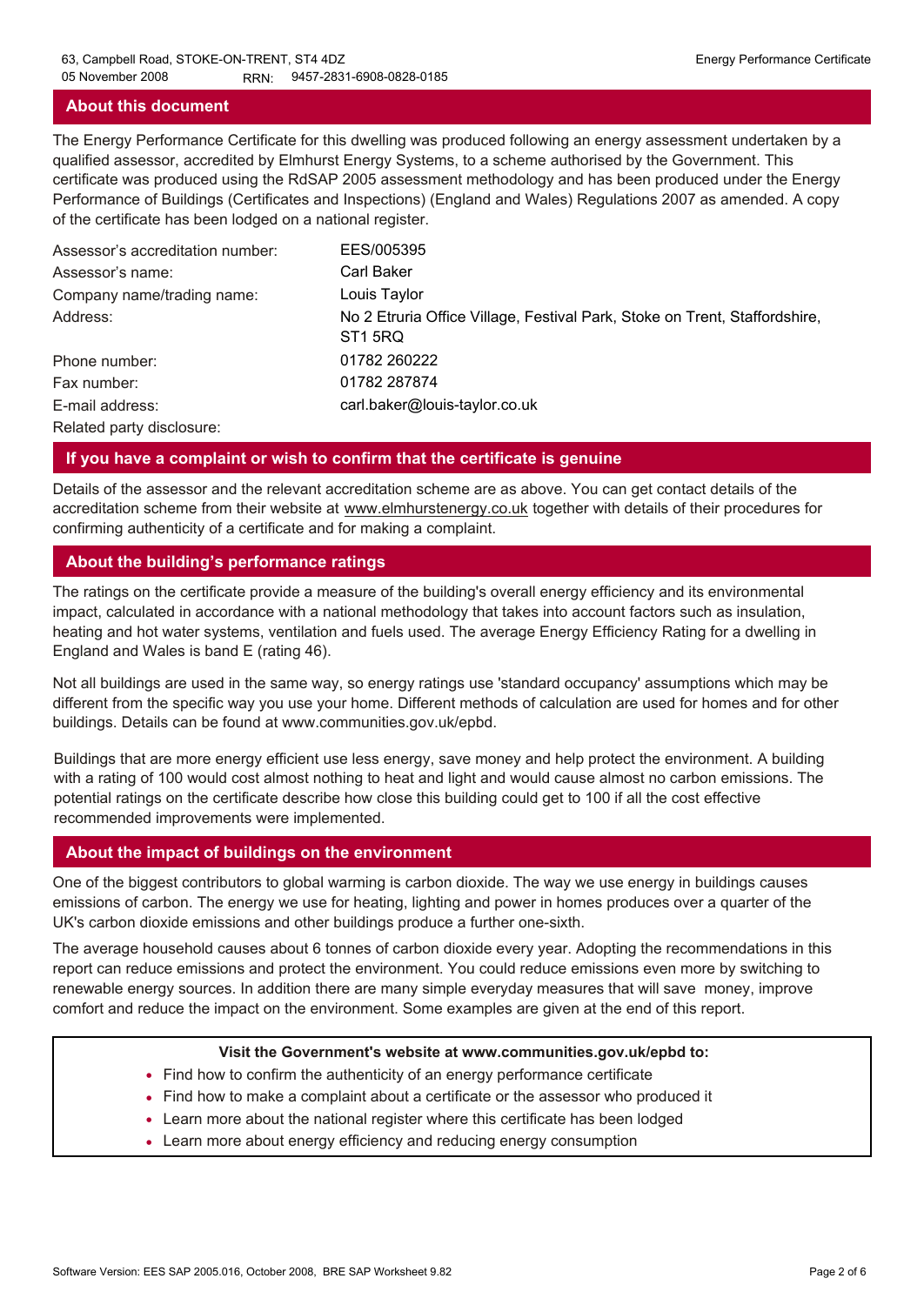63, Campbell Road, STOKE-ON-TRENT, ST4 4DZ Date of certificate:

Reference number: 9457-2831-6908-0828-0185 05 November 2008

# **Summary of this home's energy performance related features**

The following is an assessment of the key individual elements that have an impact on this home's performance rating. Each element is assessed against the following scale: Very poor / Poor / Average / Good / Very good.

| Elements                         | Description                                                                                           | Current performance      |                      |
|----------------------------------|-------------------------------------------------------------------------------------------------------|--------------------------|----------------------|
|                                  |                                                                                                       | <b>Energy Efficiency</b> | Environmental        |
| Walls                            | Solid brick, as built, no insulation (assumed)<br>Cavity wall, as built, partial insulation (assumed) | Very poor<br>Average     | Very poor<br>Average |
| Roof                             | Pitched, 150 mm loft insulation<br>Pitched, 100 mm loft insulation                                    | Good<br>Average          | Good<br>Average      |
| Floor                            | Solid, no insulation (assumed)                                                                        |                          |                      |
| <b>Windows</b>                   | Fully double glazed                                                                                   | Good                     | Good                 |
| Main heating                     | Boiler and radiators, mains gas                                                                       | Very good                | Very good            |
| Main heating controls            | Programmer, room thermostat and TRVs                                                                  | Average                  | Average              |
| Secondary heating                | Room heaters, mains gas                                                                               |                          |                      |
| Hot water                        | From main system                                                                                      | Good                     | Very good            |
| Lighting                         | No low energy lighting                                                                                | Very poor                | Very poor            |
| Current energy efficiency rating |                                                                                                       | C <sub>71</sub>          |                      |
|                                  | Current environmental impact (CO2) rating                                                             |                          | D 67                 |

# **Low and zero carbon energy sources**

None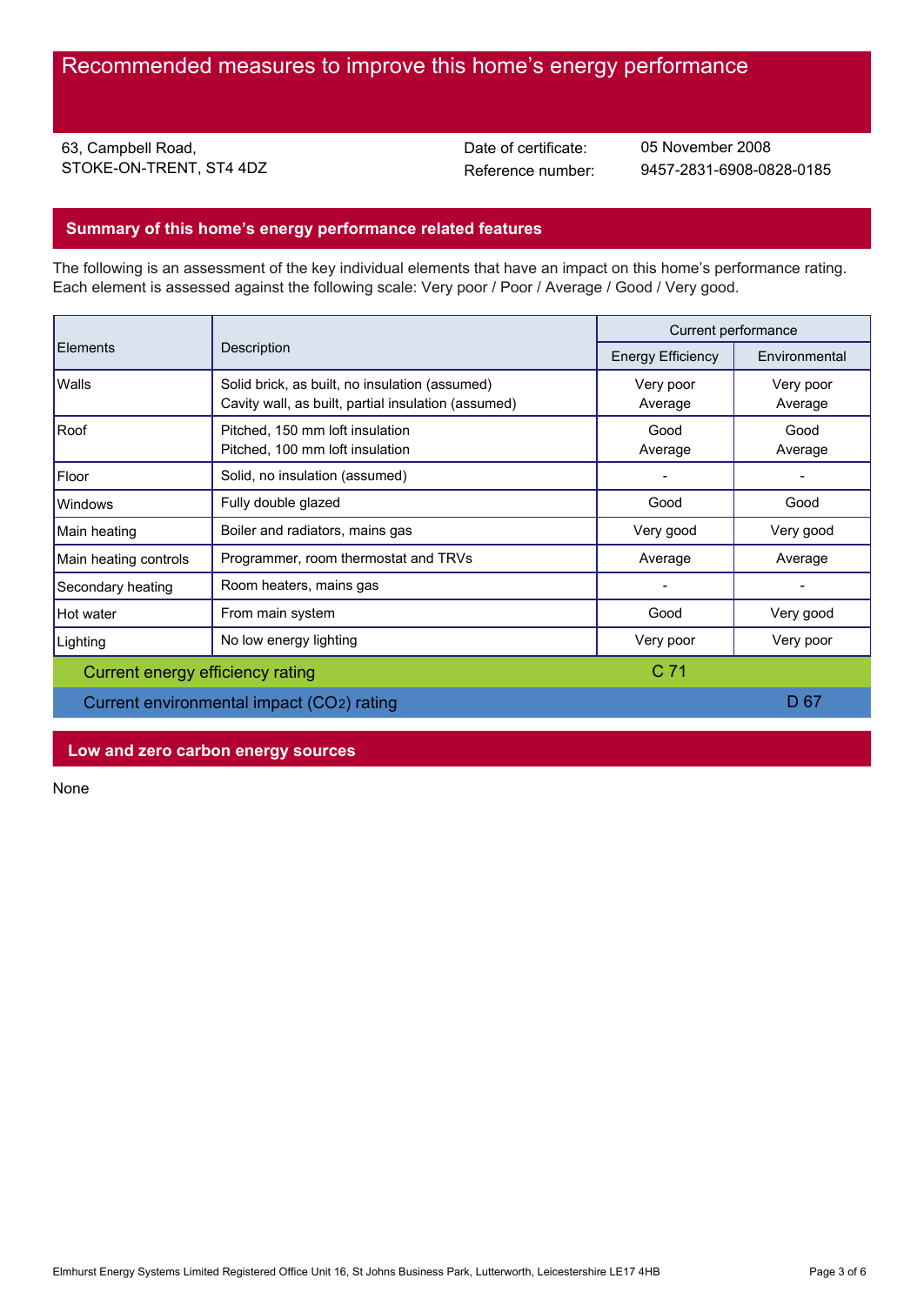# **Recommendations**

The measures below are cost effective. The performance ratings after improvement listed below are cumulative, that is they assume the improvements have been installed in the order that they appear in the table.

|                                             | <b>Typical savings</b> | Performance ratings after improvement |                      |
|---------------------------------------------|------------------------|---------------------------------------|----------------------|
| Lower cost measures (up to £500)            | per year               | Energy efficiency                     | Environmental impact |
| Low energy lighting for all fixed outlets   | £23                    | C 73                                  | D 68                 |
| Total                                       | £23                    |                                       |                      |
| Potential energy efficiency rating          |                        | C <sub>73</sub>                       |                      |
| Potential environmental impact (CO2) rating |                        |                                       | D 68                 |

# **Further measures to achieve even higher standards**

The further measures listed below should be considered in addition to those already specified if aiming for the highest possible standards for this home. However you should check the conditions in any covenants, planning conditions, warranties or sale contracts.

| 2 Solar water heating                            | £16  | C 74        | C 70        |
|--------------------------------------------------|------|-------------|-------------|
| 50 mm internal or external wall insulation<br>3  | £62  | C 79        | C 76        |
| 4 Solar photovoltaic panels, 2.5 kWp             | £150 | <b>B</b> 91 | <b>B</b> 88 |
| <b>B</b> 91<br>Enhanced energy efficiency rating |      |             |             |
| Enhanced environmental impact (CO2) rating       |      |             | <b>B</b> 88 |

Improvements to the energy efficiency and environmental impact ratings will usually be in step with each other. However, they can sometimes diverge because reduced energy costs are not always accompanied by a reduction in carbon dioxide (CO2) emissions.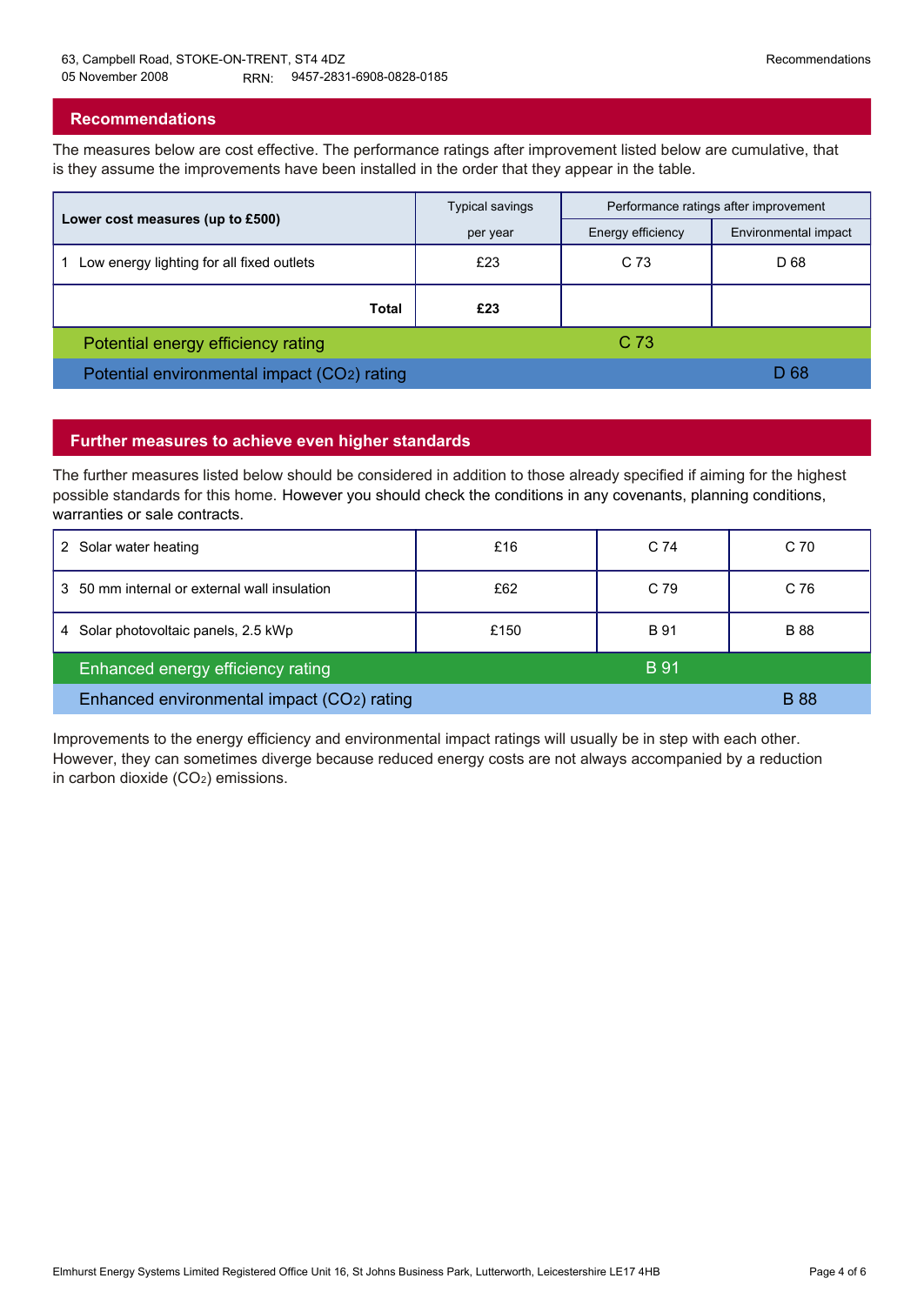# **About the cost effective measures to improve this home's energy ratings**

If you are a tenant, before undertaking any work you should check the terms of your lease and obtain approval from your landlord if the lease either requires it, or makes no express provision for such work.

### **Lower cost measures (typically up to £500 each)**

These measures are relatively inexpensive to install and are worth tackling first. Some of them may be installed as DIY projects. DIY is not always straightforward, and sometimes there are health and safety risks, so take advice before carrying out DIY improvements.

### **1 Low energy lighting**

Replacement of traditional light bulbs with energy saving recommended ones will reduce lighting costs over the lifetime of the bulb, and they last up to 12 times longer than ordinary light bulbs. Also consider selecting low energy light fittings when redecorating; contact the Lighting Association for your nearest stockist of Domestic Energy Efficient Lighting Scheme fittings.

### **About the further measures to achieve even higher standards**

Further measures that could deliver even higher standards for this home. You should check the conditions in any covenants, planning conditions, warranties or sale contracts before undertaking any of these measures. If you are a tenant, before undertaking any work you should check the terms of your lease and obtain approval from your landlord if the lease either requires it, or makes no express provision for such work.

### **2 Solar water heating**

A solar water heating panel, usually fixed to the roof, uses the sun to pre-heat the hot water supply. This will significantly reduce the demand on the heating system to provide hot water and hence save fuel and money. The Solar Trade Association has up-to-date information on local installers and any grant that may be available.

### **3 Internal or external wall insulation**

Solid wall insulation involves adding a layer of insulation to either the inside or the outside surface of the external walls, which reduces heat loss and lowers fuel bills. As it is more expensive than cavity wall insulation it is only recommended for walls without a cavity, or where for technical reasons a cavity cannot be filled. Internal insulation, known as dry-lining, is where a layer of insulation is fixed to the inside surface of external walls; this type of insulation is best applied when rooms require redecorating and can be installed by a competent DIY enthusiast. External solid wall insulation is the application of an insulant and a weather-protective finish to the outside of the wall. This may improve the look of the home, particularly where existing brickwork or rendering is poor, and will provide long-lasting weather protection. Further information can be obtained from the National Insulation Association (www.nationalinsulationassociation.org.uk). It should be noted that planning permission might be required.

#### **4 Solar photovoltaic (PV) panels**

A solar PV system is one which converts light directly into electricity via panels placed on the roof with no waste and no emissions. This electricity is used throughout the home in the same way as the electricity purchased from an energy supplier. The British Photovoltaic Association has up-to-date information on local installers who are qualified electricians and on any grant that may be available. Planning restrictions may apply in certain neighbourhoods and you should check this with the local authority. Building Regulations apply to this work, so your local authority building control department should be informed, unless the installer is appropriately qualified and registered as such with a competent persons schemeą, and can therefore self-certify the work for Building Regulation compliance.

### **What can I do today?**

Actions that will save money and reduce the impact of your home on the environment include:

- Ensure that you understand the dwelling and how its energy systems are intended to work so as to obtain the maximum benefit in terms of reducing energy use and CO2 emissions.
- Check that your heating system thermostat is not set too high (in a home, 21°C in the living room is suggested) and use the timer to ensure you only heat the building when necessary.
- Turn off lights when not needed and do not leave appliances on standby. Remember not to leave chargers (e.g. for mobile phones) turned on when you are not using them.
- Close your curtains at night to reduce heat escaping through the windows.
- If you're not filling up the washing machine, tumble dryer or dishwasher, use the half-load or economy programme.